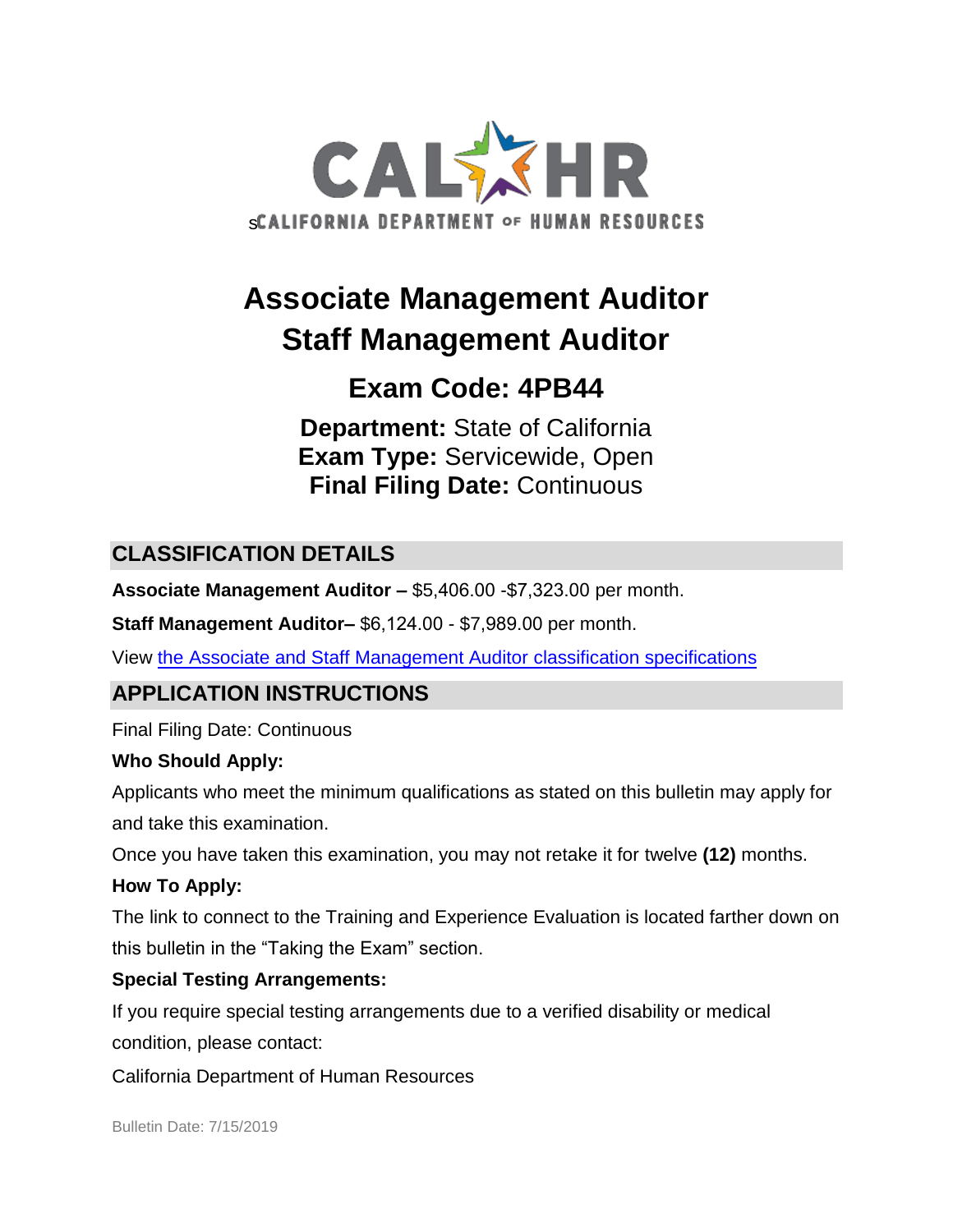CalCareer Service Center 1810  $16<sup>th</sup>$  Street Sacramento, CA 95814

Phone: (866) 844-8671 Email: [CalCareer@CalHR.CA.GOV](mailto:CalCareer@CalHR.CA.GOV)

California Relay Service: 7-1-1 (TTY and voice)

TTY is a Telecommunications Device for the Deaf, and is reachable only from phones equipped with a TTY Device

# **MINIMUM QUALIFICATIONS**

All applicants must meet the education and/or experience requirements as stated on this exam bulletin to be accepted into the examination. Part-time or full-time jobs, regardless of whether paid or volunteer positions, and inside or outside California state service will count toward experience.

**Education Requirements:** Equivalent to graduation from college preferably with a major in accounting, business administration, public administration, or economics and with a minimum of six semester units of accounting.

#### **Associate Management Auditor**

#### **Either 1**

One year of experience in the California state service performing professional auditing or accounting duties of a class with a level of responsibility not less than that of Staff Services Management Auditor (Range C) or Governmental Auditor 2. (Applicants who have completed six months of service performing the duties as specified above will be admitted to the examination, but must have satisfactorily completed the one year of this experience before they can be eligible for appointment.

**Or 2**

Three years of [increasingly responsible professional auditing and accounting](https://jobs.ca.gov/jobsgen/4PB44A.pdf)  [experience or management consultant experience](https://jobs.ca.gov/jobsgen/4PB44A.pdf) which shall have involved preparation of reports and presentations of recommendations to management. For at least one year, these responsibilities must have included duties at a level equivalent to that of Staff Services Management Auditor (Range C) in State service. One year of graduate work in accounting, business administration, public administration, or a related field may be substituted for the six months' experience. and

The education pattern listed under Education Requirements

#### **Staff Management Auditor**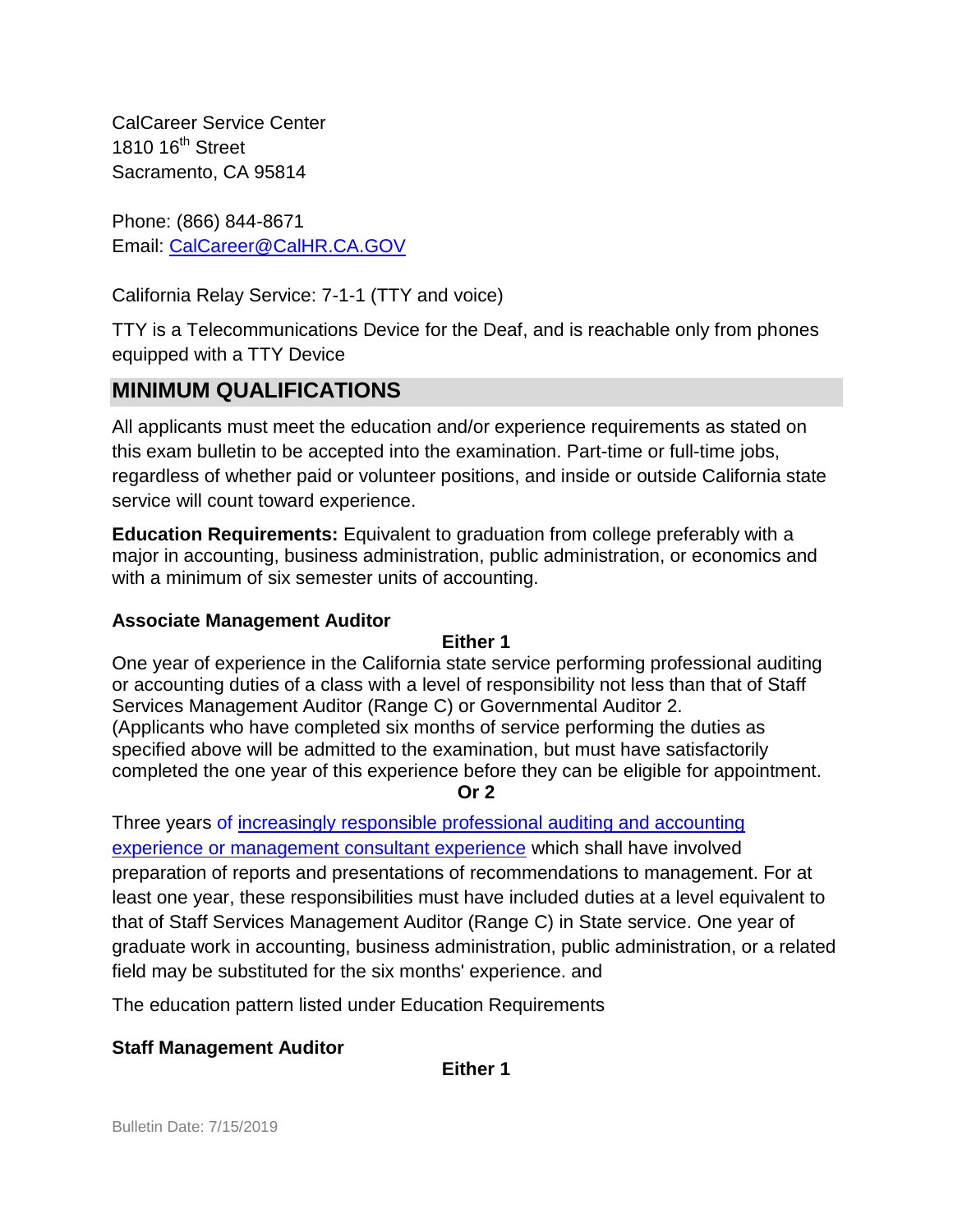One year of experience in the California state service performing professional auditing or accounting duties of a class with a level of responsibility not less than that of Associate Management Auditor.

#### **Or 2**

Four years of [increasingly responsible professional auditing and accounting experience](https://jobs.ca.gov/jobsgen/4PB44A.pdf)  [or management consultant experience](https://jobs.ca.gov/jobsgen/4PB44A.pdf) which shall have involved preparation of reports and presentations of recommendations to management. For at least one year, these responsibilities must have included duties at a level equivalent to that of an Associate Management Auditor in State service. and the education pattern listed under Education Requirements.

Positions in this series examine organization operations and internal and management controls, review organization policies and procedures, appraise performance and accomplishments in the execution of agency plans and objectives, and evaluate the effectiveness of operations in terms of the resources available to the agencies audited. Management Auditors are also involved with audit programs in which the auditor may review accounts, records and reports, verify reconciliations of accounts, and determine that the financial statements accurately reflect financial status and transactions. Where the scope of examinations performed is primarily fiscal in nature and does not include a strong emphasis on management, performance, or operational auditing, positions are more appropriately allocated to the State Financial Examiner series.

## **POSITION DESCRIPTION**

#### **Associate Management Auditor**

This is the first full journeyperson level requiring independence and proficiency in handling complex and difficult assignments. Typically an Associate is assisted by one or more Staff Services Management Auditors in the performance of complex management audits in a single agency or a small group of related agencies.

#### **Staff Management Auditor**

Either (1) supervises and works with a group of audit teams performing the less complex management audits of State departments or large governmental programs; or (2) directs the work of a small internal audit staff in a department where the scope of the program includes significant emphasis on management, operational, or performance auditing.

**Special personal characteristics for all levels:** Ability to qualify for a fidelity bond and willingness to travel and work away from the headquarters office.

## **EXAMINATION SCOPE**

This examination consists of the following components:

**Training and Experience Evaluation –** Weighted 100% of the final score.

The examination will consists solely of a **Training and Experience Evaluation.** To obtain a position on the eligible list, a minimum score of 70% must be received.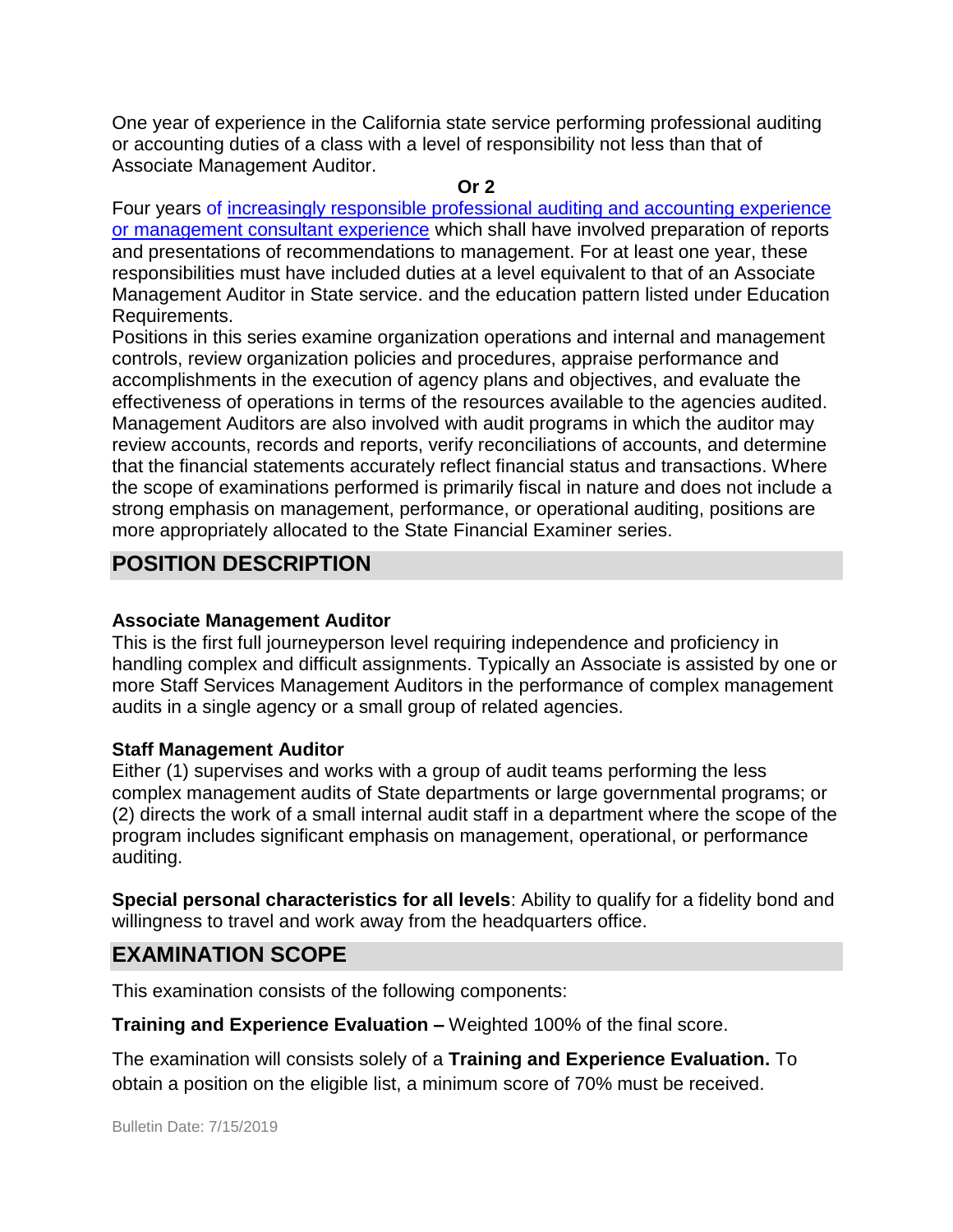Applicants will receive their score upon completion of the Training and Experience Evaluation process.

In addition to evaluating applicants' relative knowledge, skills, and ability, as demonstrated by quality and breadth of education and/or experience, emphasis in each exam component will be measuring competitively, relative job demands, each applicant's:

#### **Knowledge and Abilities**

#### **Associate Management Auditor**

Knowledge of: Elementary statistics; organization and management in the public and private sector, current trends, and problems in governmental management; principles of electronic data processing, the uniform accounting system, and the financial organization and procedures of the State of California, policies, rules, and regulations of the Legislature, State Controller, State Treasurer, Department of Finance, and central control agencies as they relate to State agency financial and program management activities.

Ability to: Conduct financial and management duties of a variety of State agencies, governmental jurisdictions, and other entities; make investigations of accounting and financial organization procedures and problems; communicate effectively; and analyze data and take effective action.

#### **Staff Management Auditor**

Knowledge of: All of the above, and principles and techniques of personnel management and supervision; methods of auditing through electronic data processing systems; applications of probability sampling to auditing; program budgeting.

Ability to: Plan, organize, and direct the work of a small group of auditors engaged in management audits, assume responsibility for complex audit studies. ("Understanding of and effectiveness in carrying out State and departmental equal employment opportunity and affirmative action policies.")

## **ELIGIBLE LIST INFORMATION**

A servicewide, open eligible list for each classification: Associate Management Auditor and Staff Management Auditor, will be established for the State of California (all State of California departments, statewide).

The names of successful competitors will be merged onto the eligible list in order of final score regardless of exam date. Eligibility **twelve (12) months** after it is established. Applicants must then retake the examination to reestablish eligibility.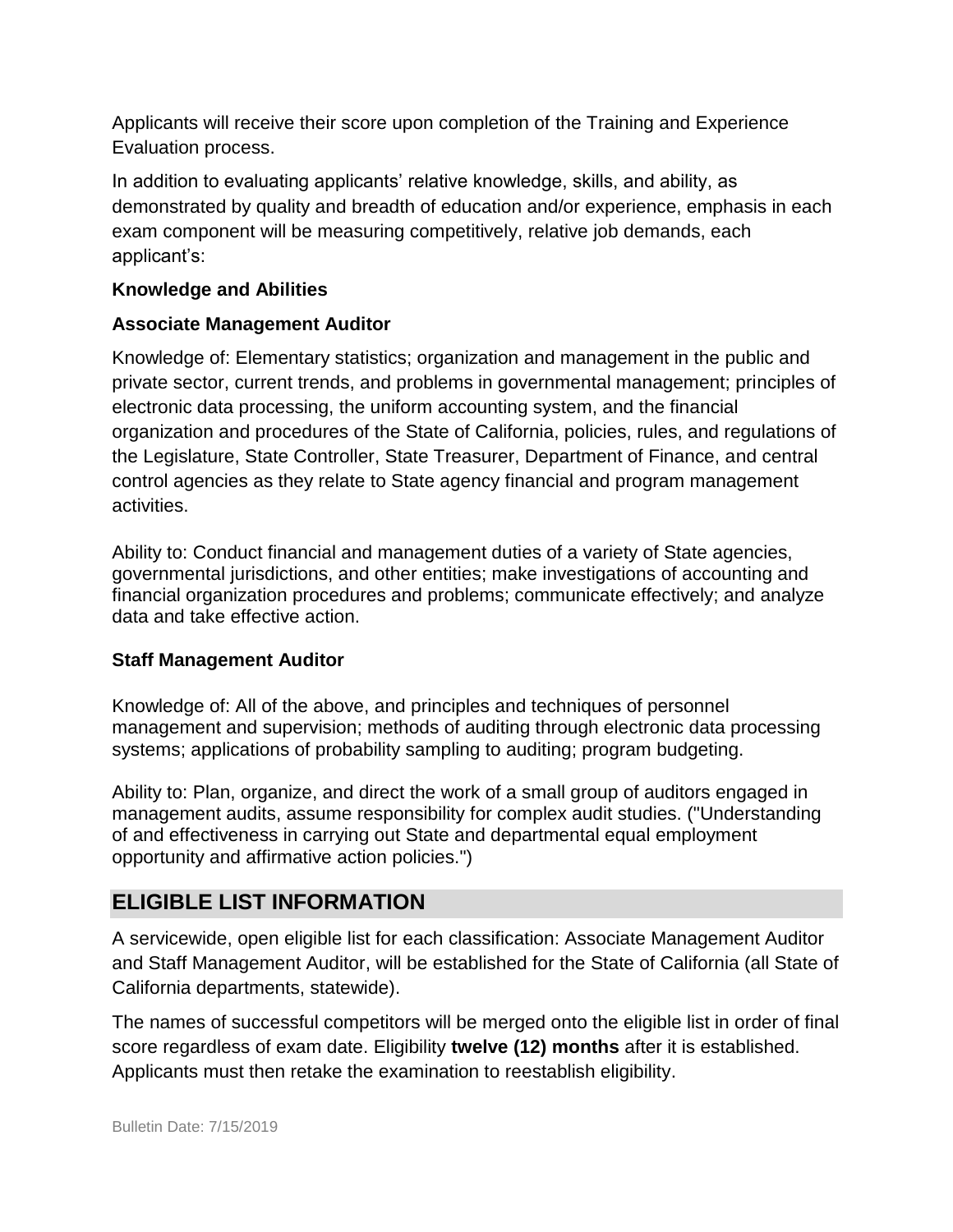Veterans' Preference will be granted for this examination. In accordance with Government Codes 18973.1 and 18973.5, whenever any veteran, or widow or widower of a veteran achieves a passing score on an open examination, he or she shall be ranked in the top rank of the resulting eligible list.

Veterans status is verified by the California Department of Human Resources (CalHR). Information on this program and the [Veterans' Preference Application](https://www.jobs.ca.gov/CalHRPublic/Landing/Jobs/VeteransInformation.aspx) (Std. Form 1093) is available online. Additional information on veteran benefits is available at the Department of Veterans Affairs.

### **Career credits will not be applied to this examination.**

## **EXAMINATION INFORMATION**

## **[Preview of the Training and Experience Evaluation](https://jobs.ca.gov/jobsgen/4PB44p.pdf)**

# **PREPARING FOR THE EXAMINATION**

Here is a list of suggested resources to have available prior to taking the exam.

**Employment History:** Employment dates, job titles, organization names and addresses, names of supervisors or persons who can verify your job responsibilities, and phone numbers of persons listed above.

**Education:** School names and addresses, degrees earned, dates attended, courses taken (verifiable on a transcript), persons or office who can verify education, and phone numbers of persons or offices listed above.

**Training:** Class titles, certifications received, names of persons who can verify your training, and phone numbers of persons listed above.

# **TAKING THE EXAMINATION**

Take [the Associate Management Auditor and Staff Management Auditor examination](https://exams.spb.ca.gov/exams/asma/index.cfm)

## **TESTING DEPARTMENTS**

State of California (all State of California departments)

# **CONTACT INFORMATION**

California Department of Human Resources CalCareer Service Center 1810  $16<sup>th</sup>$  Street Sacramento, CA 95814 Phone: (866) 844-8671 Email: [CalCareer@CalHR.CA.GOV](mailto:CalCareer@CalHR.CA.GOV)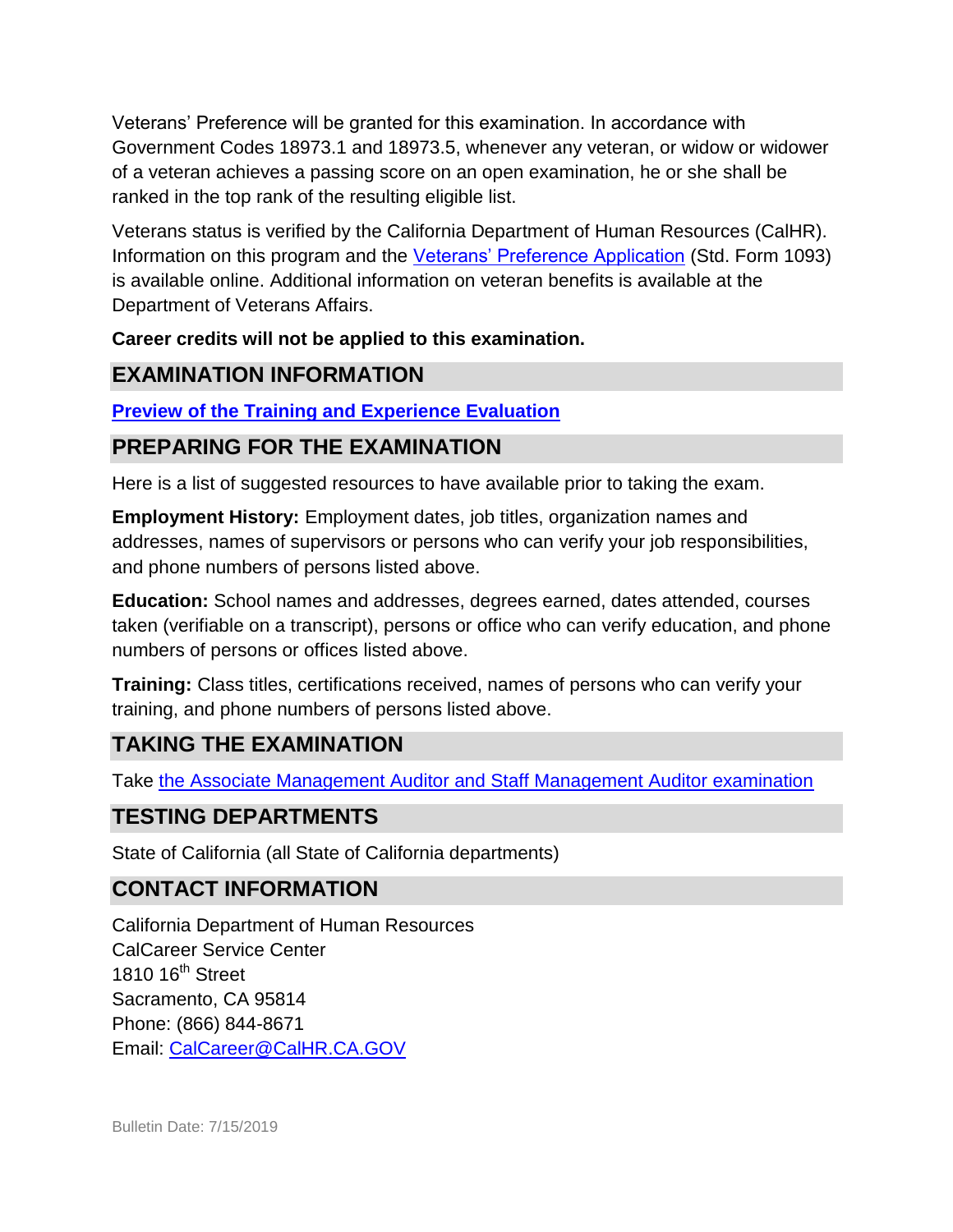California Relay Service: 7-1-1 (TTY and voice)

TTY is a Telecommunications Device for the Deaf, and is reachable only from phones equipped with a TTY Device.

# **EQUAL OPPORTUNITY EMPLOYER**

The State of California is an equal opportunity employer to all, regardless of age, ancestry, color, disability (mental and physical), exercising the right of family care and medical leave, gender, gender expression, gender identity, genetic information, marital status, medical condition, military or veteran status, national origin, political affiliation, race, religious creed, sex (includes pregnancy, childbirth, breastfeeding, and related medical conditions), and sexual orientation.

# **DRUG-FREE STATEMENT**

It is an objective of the State of California to achieve a drug-free State work place. Any applicant for State employment will be expected to behave in accordance with this objective, because the use of illegal drugs is inconsistent with the law of the State, the rules governing civil service, and the special trust placed in public servants.

# **GENERAL INFORMATION**

Examination and/or Employment Application (STD 678) forms are available at the California Department of Human Resources, local offices of the Employment Development Department, and through your **[CalCareer Account.](http://www.jobs.ca.gov/)**

If you meet the requirements stated on this examination bulletin, you may take this examination, which is competitive. Possession of the entrance requirements does not assure a place on the eligible list. Your performance in the examination described in this bulletin will be rated against a predetermined job-related rating, and all applicants who pass will be ranked according to their score.

The California Department of Human Resources (CalHR) reserves the right to revise the examination plan to better meet the needs of the service, if the circumstances under which this examination was planned change. Such revision will be in accordance with civil service laws and rules and all applicants will be notified.

General Qualifications: Applicants must possess essential personal qualifications including integrity, initiative, dependability, good judgement, the ability to work cooperatively with others, and a state of health consistent with the ability to perform the assigned duties of the class. A medical examination may be required. In open examinations, investigation may be made of employment records and personal history and fingerprinting may be required.